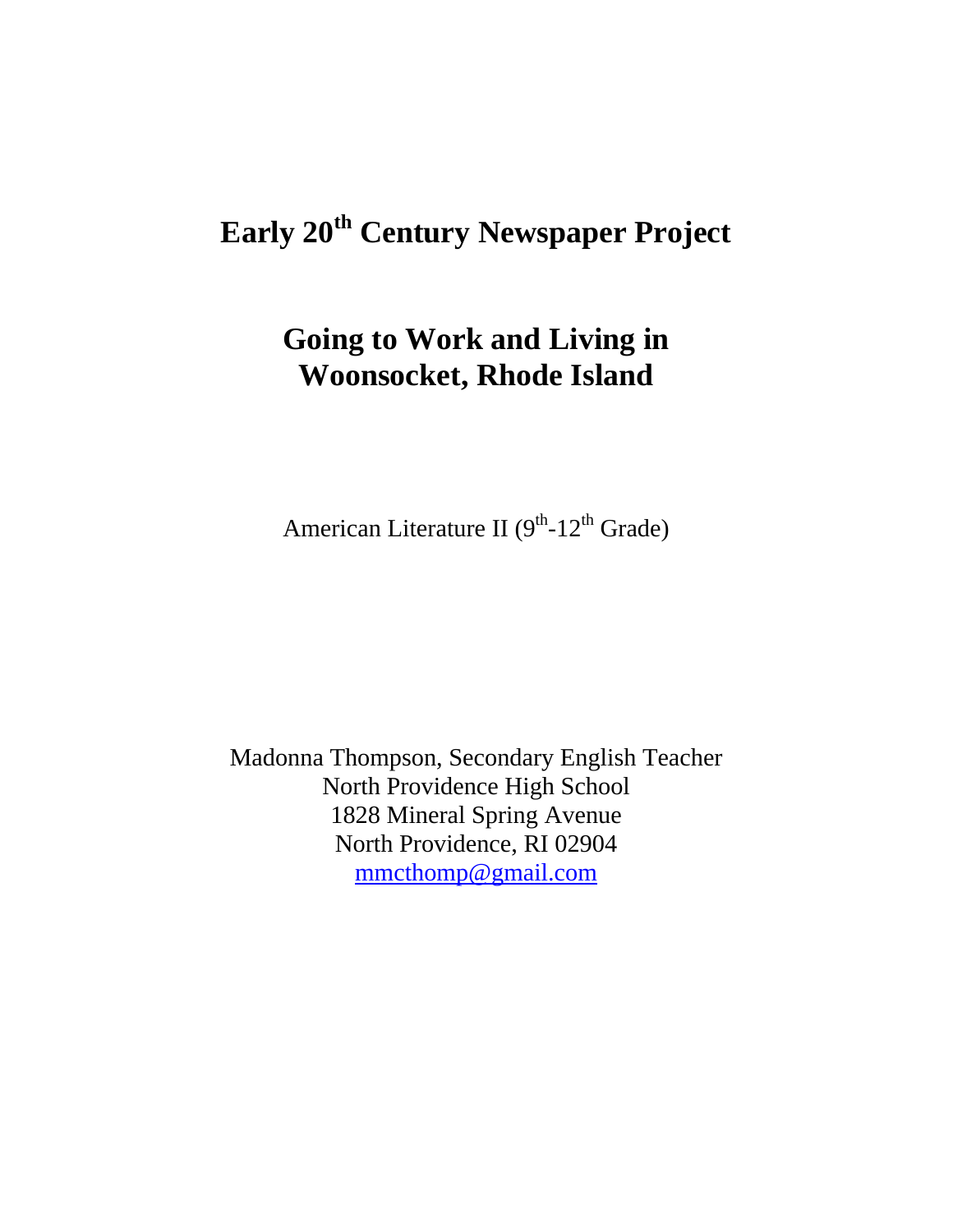### **Overview**

Purpose: This unit is intended for the  $9<sup>th</sup> - 12<sup>th</sup>$  grade American Literature English class. The purpose of the unit is for students to appreciate their cultural heritage and the various ethnic groups that have played a huge part in Rhode Island's growth since the early  $20<sup>th</sup>$  century. Additionally, students will work in groups to produce a newspaper article/section relevant to this time period with a focus on both work and the culture of the times. Although this unit is designed for a Sophomore American Literature II course, it can be adapted to any high school level depending on the grade American Literature II is being studied. In the end, the students will produce a classroom newspaper and reflect on the project as a whole. There are many possibilities for this unit and the various lessons attached. Teachers could pair it with a novel (i.e., Life in the Iron Mills by Rebecca Harding Davis), poetry (i.e., "I Hear America Singing" by Walt Whitman), or it can stand alone as a genre lesson on newspaper writing.

Accommodations: The reluctant learner and/or student with a learning disability will need more time on this project as oppose to the college preparatory or honors level student. The groups should remain small for this population of student. This unit is designed so that all students have multiple opportunities to connect to the lesson and learn the skills and concepts noted throughout. However, it is especially important for the teacher to be conscious of the visual learner and have all handouts and important documents on overheads or PowerPoint. Providing handouts on colored paper works very well since many of the handouts will be needed throughout the project. It is imperative that the teacher allow this group of student ample time in the classroom to work on this project.

The advanced level students should be expected to complete this project in a either the allotted time frame as the above students or possibly even a shorter time frame. Also, adding technology to the project such as a newspaper website or other advanced level skill could be necessary depending on the level of the class.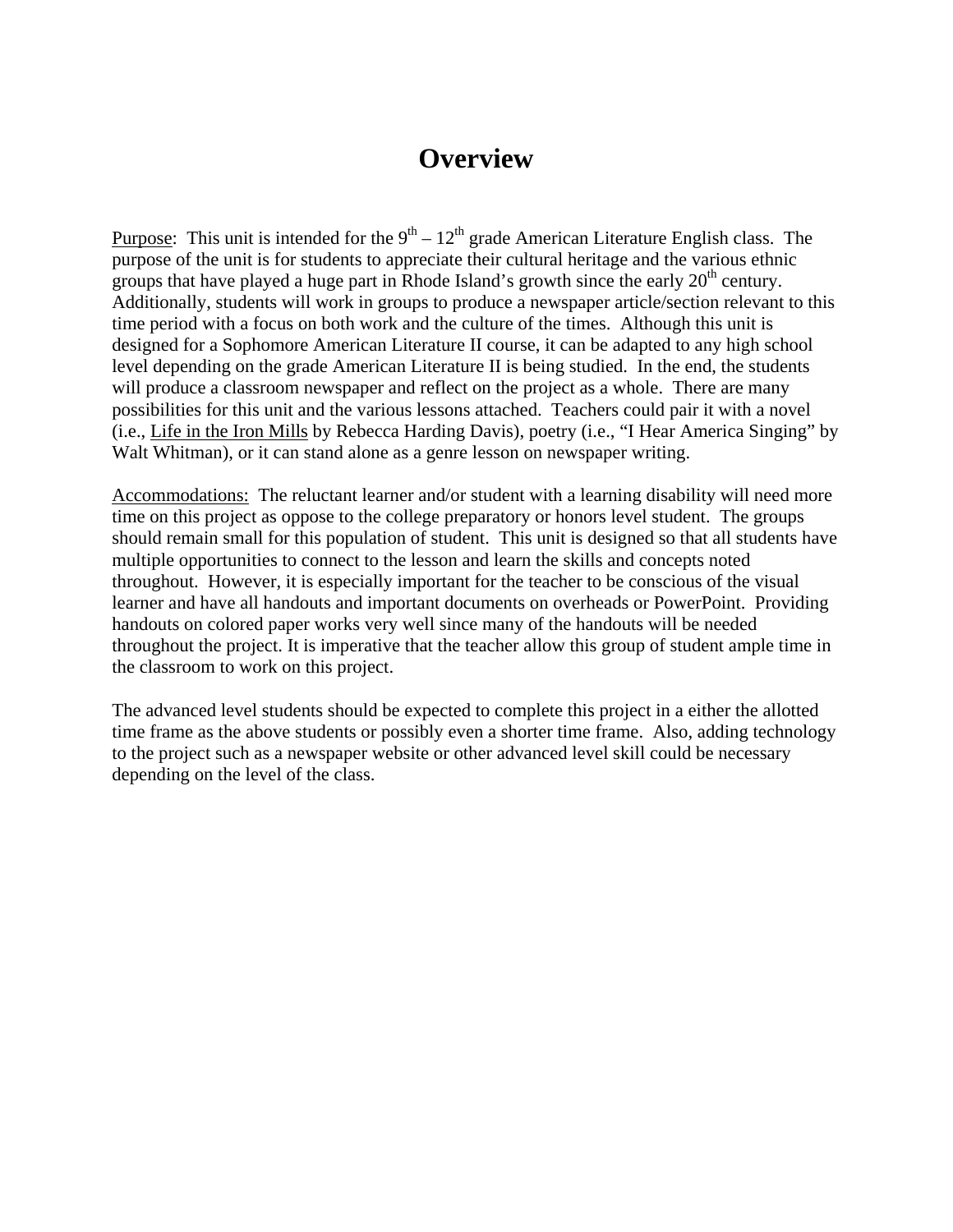### **Rhode Island and Massachusetts Standards**

#### Rhode Island English Language Arts Performance Standards

- E1c Reads and comprehends informational materials
- $\bullet$  E2e Produces a persuasive essay
- E2f Produces a reflective essay
- E3b Participates in group meetings
- E4a Independently and habitually demonstrates an understanding of the rules of the English language
- E4b Analyzes and subsequently revises work
- E5b Produces work in at least one literary genre

#### Rhode Island Social Studies Standards

- SS2 Historical comprehension
- SS3 Historical analysis and interpretation
- SS4 Historical research capabilities
- SS5 Historical issues (analysis and decision making)

#### Rhode Island Grade Span Expectations (GSEs)

- Reading:
	- o R-7 Demonstrate initial understanding of informational texts
	- o R-8 Analyze and interpret informational text and citing evidence as appropriate
- Writing:
	- o W-1 Students apply understanding of sentences, paragraphs, and text
	- o W-6 Students organize ideas and concepts in informational writing
	- o W-7 Students convey purpose
	- o W-8 Students demonstrate use of a range of elaboration strategies of facts and details relevant to the focus
	- o W-9 Students apply rules of grammar, usage, and mechanics
	- o W-10 Students use pre-writing, drafting, revising, editing, and critiquing to produce final drafts of written products
	- o W-14 Students explore and share thoughts, observations, impressions
	- Oral Communications
		- o OC-1 Students demonstrate interactive listening
- Social Studies
	- $\circ$  Civics & Government 5 As members of an interconnected world community, the choices we make impact others locally, nationally, and globally.
	- o Historical Perspectives 1 History is an account of human activities that is interpretive in nature
	- o Historical Perspectives 2 History is a chronicle of human activities, diverse people, and the societies they form
	- $\circ$  Historical Perspectives  $3$  The study of history helps us understand the present and shape the future.

#### Massachusetts History and Social Science Curriculum and Framework

- Concepts & Skills
	- o #7 Shows connections, causal and otherwise, between particular historical events and ideas and larger social, economic, and political trends and developments.
	- o #8 Interprets the past within its own historical context rather than in terms of present-day norms and values.
- U.S. History II Learning Standards (Age of Reform: Progressivism and the New Deal (1900 1940)
	- $\circ$  USII.10 Traditionalism vs. modernity in historical trends & events after WWI and throughout 1920s.
	- $\circ$  USII.11 Causes & consequences of the global depression of the 1930s and how Americans responded to the Great Depression.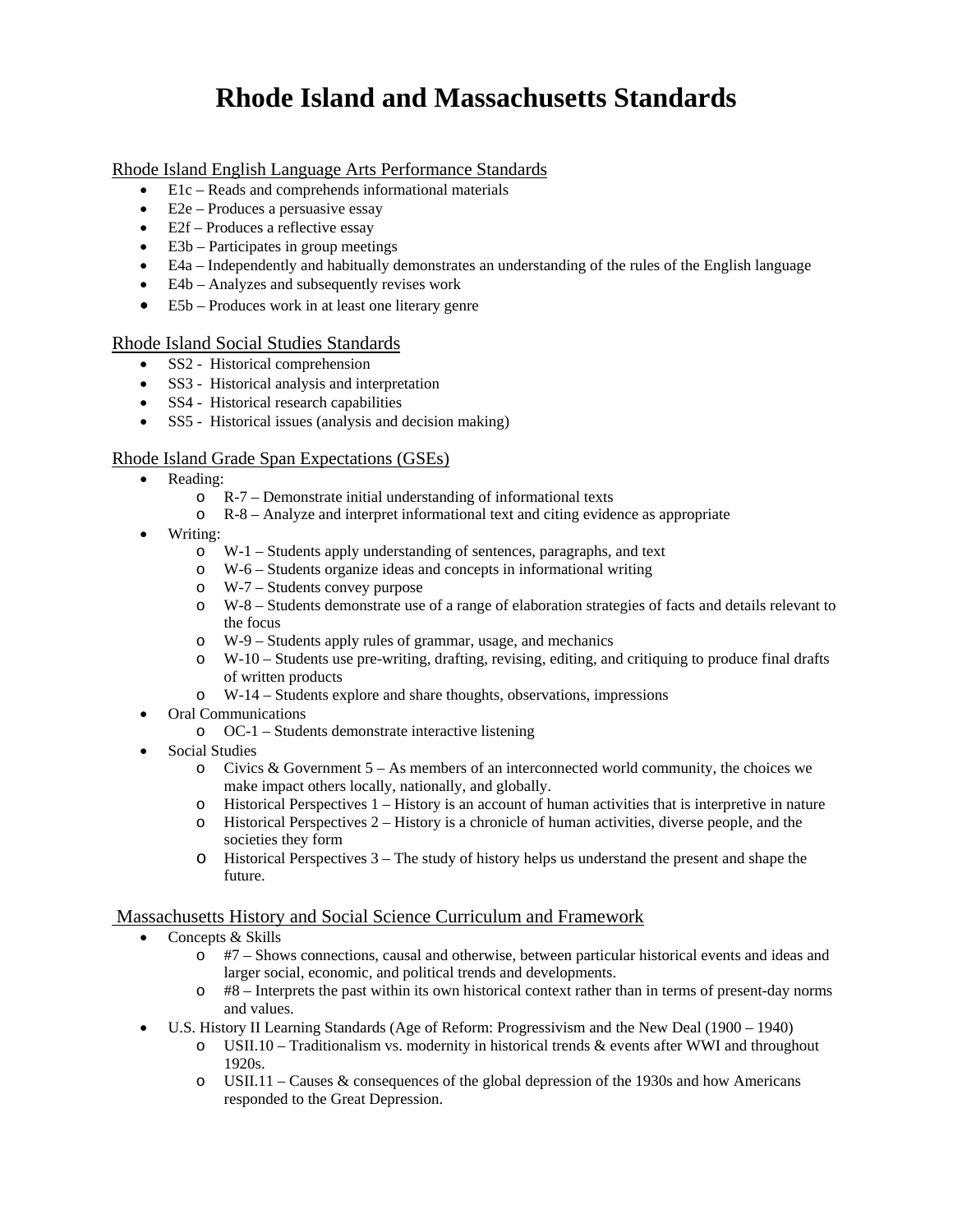## **Objectives**

- Reading:
	- o Students will read various newspaper articles and advertisements as models for their project.
	- o Students will read about Woonsocket and the life and times of this city during the early  $20<sup>th</sup>$  century. This will include work life (factories, etc.) as well as leisure activities (clubs, sports, current events, etc.)
- Writing:
	- o Students will write a group article or section of a newspaper including drafts, edits and revisions.
	- o Students will write an individual reflection on the entire project.
	- o Students will journal in their writer's notebooks about their cultural background and family traditions.
- Problem Solving:
	- o Students will work in groups as a way to help them practice new skills, reinforce social skills, teach teamwork skills, and increase student retention of the material.
	- o Students will research their chosen article/section of the newspaper in order to find the appropriate material for their article. In order for the students to be successful they must know what life in Woonsocket was like during the early  $20<sup>th</sup>$ century.
	- o Students will seek solutions to problems with their peers prior to involving the teacher.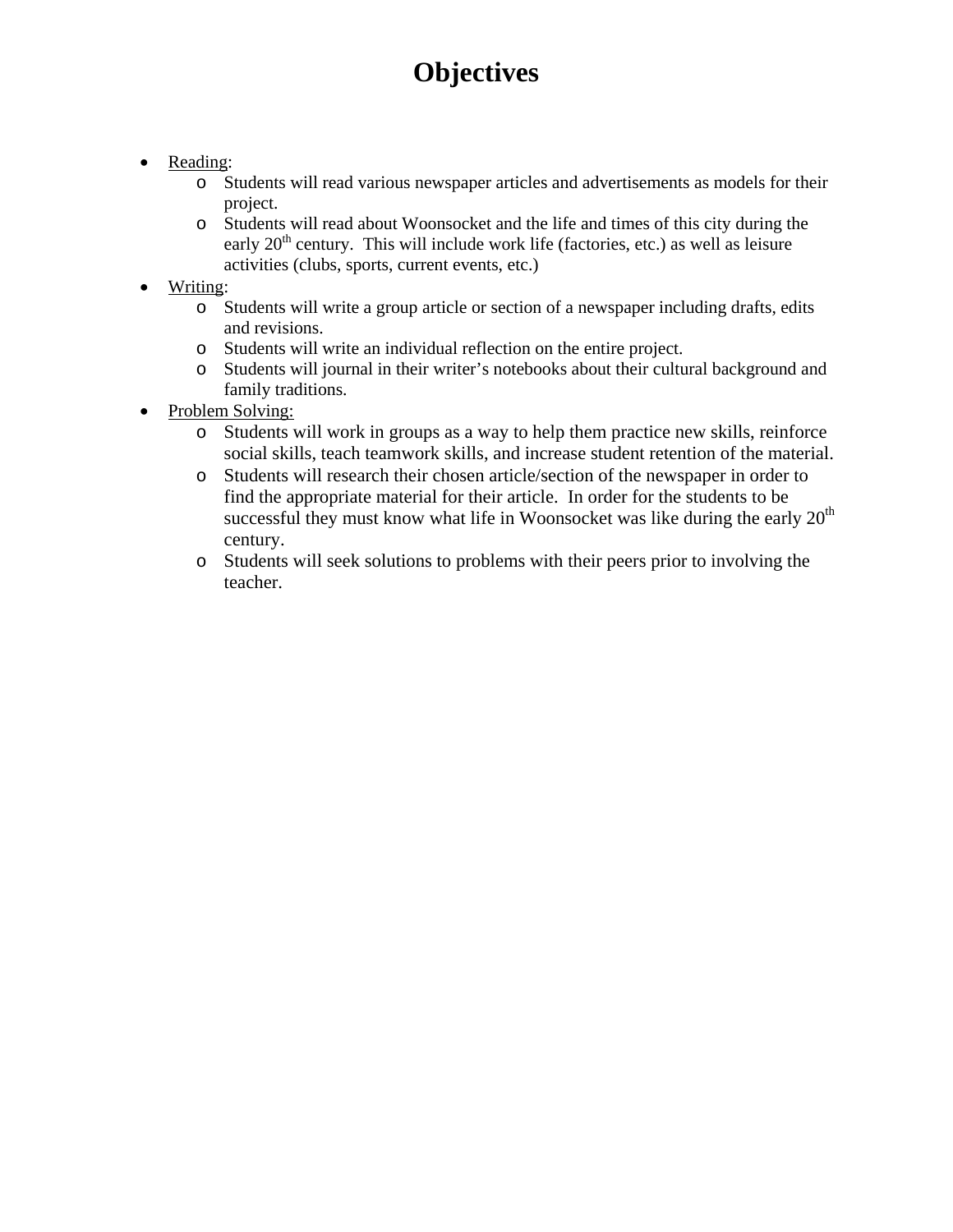### **Index of Lessons (55 minute period assumed)**

Lesson One: Pre-writing/pre-project Journal Entry

- As a way to access prior knowledge about each individual student's culture and bring in a multicultural theme, have students write about a holiday that is important to them or a family event they look forward to. For example: "Write about a typical holiday in your family focusing on the people in attendance, the conversations you hear, the food you are eating, the language your are speaking."
- It is important to introduce the unit in a way that connects to the students' lives right up front. Have the students share their responses either as a whole class or in pairs where each student tells the other student's story to the whole class.

Lesson Two: Historical Focus

- Provide a brief history of Woonsocket, Rhode Island focusing on what the culture and work places were like in the early  $20<sup>th</sup>$  century and how it has changed over the years. (Other cities and towns along the Blackstone Valley can be substituted.)
- For instance, Woonsocket housed a number of factories during the turn of the  $20<sup>th</sup>$  century and there was a very large Canadian population (as well as many other ethnic groups, such as Italian and Polish).
- Have students talk about stories they have heard about Woonsocket. Try to keep the conversation focused on the work and culture of the city. This is a great time for students new to the area to talk about where they came from and what their previous town was like.

Lesson Three: Introduce the Newspaper Project

- Explain to the students that they will be working in teams to write a class newspaper focused on Woonsocket, Rhode Island in the early 1900s. Go over the assessments and rubrics and explain to the students how they will be assessed and the due dates (see attached documents). Be sure to provide a handout and also have the handout on either an overhead or PowerPoint for the students the visual learners.
- Provide students with current newspapers to use as models. Be sure they understand that in the end the newspaper will be focused on Woonsocket and the culture of the city during the early  $20<sup>th</sup>$  century.
- Form groups of 3 or 4 students.
- **•** Brainstorm what sections/articles of the newspaper will be relevant for a  $20<sup>th</sup>$  century Woonsocket newspaper.
	- o While working in their groups, provide sample current newspapers for students to study.
	- o Each group will make a list of all the sections of newspapers they find.
	- o A group representative will share the list while a volunteer student writes the articles/sections on chart paper. Allow all students the opportunity to add any other items to the list.
	- o Using the list on chart paper, the class will decide what article or sections they want to include in the newspaper. It would be necessary that there are enough sections for at least two over the number of groups that have been formed. For instance, if there are 10 groups, there should be at least 12 sections in which to choose.
	- o Examples of sections/articles could be: Sports, Events (festivals, parades, church functions), Food, Editorial, Letter to the Editor, Fashion, Editorial, etc.

Lesson Four: Name the Newspaper.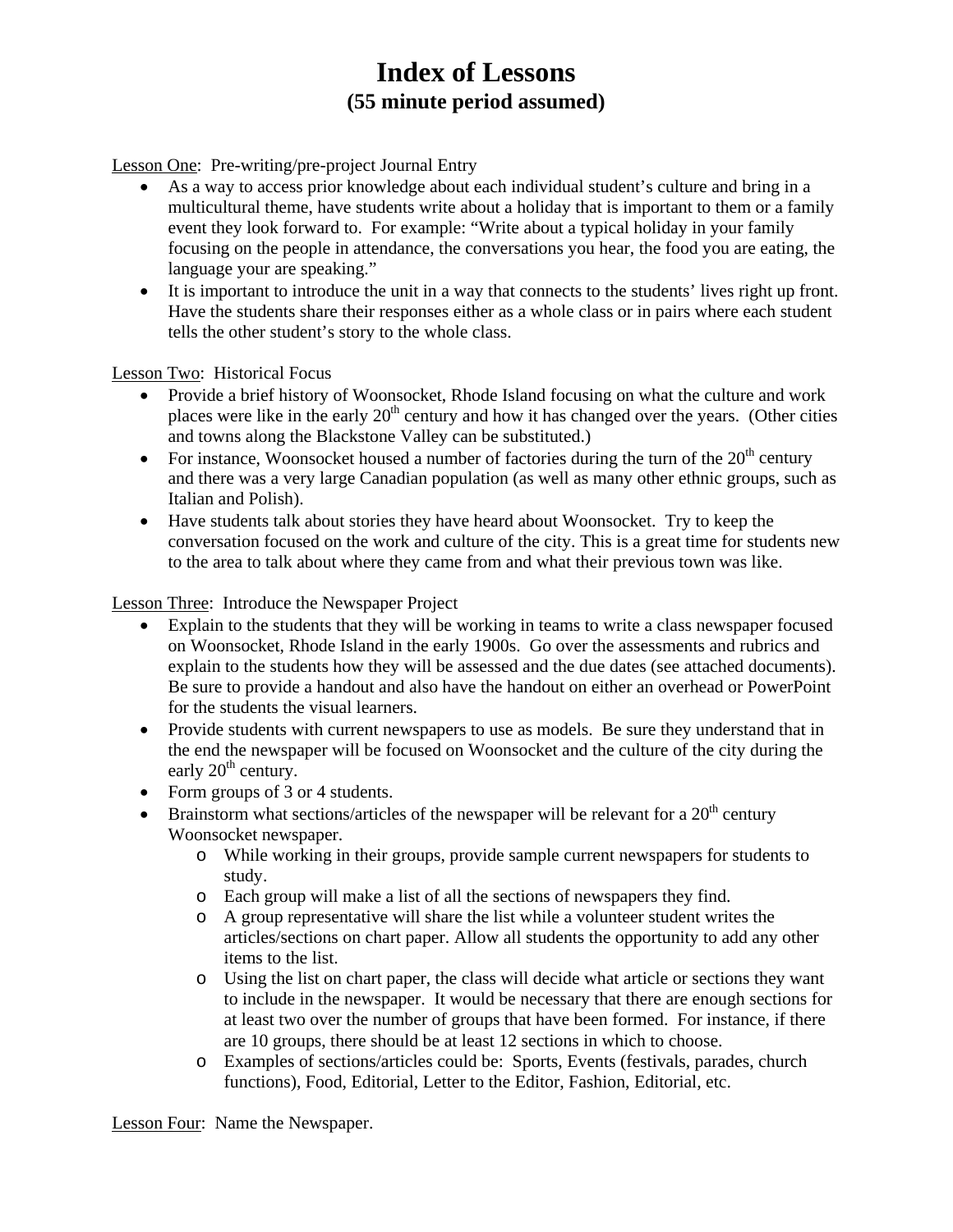Have students work in their groups and brainstorm the name of the class newspaper. This name must be appropriate to the lesson and it must be original. The students can then vote on their favorite name.

Lesson Five: Assign the Article or Section of the Newspaper.

- Teams will be given a newspaper section or type of article randomly by picking out of a hat.
- Each group will hand in an explanation of their section declaring what the section is and briefly explain the steps they feel will be needed to complete the task (see handout).
- Students must have time either in school or at home to research Woonsocket and the time period. If students are working from home, they will still need to bring in their work in order for the teacher to assess any group problems that may occur.
- Students will be responsible for time spent on the project during class time. They will be responsible for attendance for their respective group and an explanation of what was done during class time (see handout).
- Each group will hand in one typed article/section typed. Students should be encouraged to be creative and have fun with this project. Adding pictures is always a great addition to a newspaper.
- The article/section must have a title and a strong lead that will grab the attention of the reader.
- Obviously, as the students are working on this project there will be days where they are doing work outside the classroom. During this time, the teacher will provide excellent models of articles and sections of various newspapers for the students to analyze individually and/or in groups.
- Additionally, the groups will produce drafts of their articles so the teacher will know if a group is falling behind. It should be very clear to the students what the due dates are.

#### Lesson Six: Works Cited

 Students will provide a works cited page to go with their article/section. This works cited page must be in MLA format and it must have at least three sources. One source must be a primary source and the others could be books, articles or interviews. There should be an entire lesson on how to type a works cited page and samples should be provided to the students. Keep in mind that the number or sources should increase or decrease due to both grade level and student ability.

#### Lesson Seven: Putting Together the Class Newspaper

 This can be done many ways depending on what type of technology is available. The teacher could compile the paper informally through a word document or the students could download their articles to Microsoft Publisher or other type of technology. All students should receive a copy of the newspaper in some form. Although fun, this project is quite rigorous so they should have a copy of the end result in order to see their hard work.

#### Lesson Eight: Newspaper Project Reflection

 After handing in the final article/section each student will independently write a reflection of the overall newspaper project (see attached handout). Again, be sure the student knows the due date well ahead of time in order to be successful.

#### Lesson Nine: Peer Evaluation

 It is important that every student have the opportunity to voice their concerns about team members in a confidential manner. One way is through the "Peer Work Group Evaluation Form" (see attached).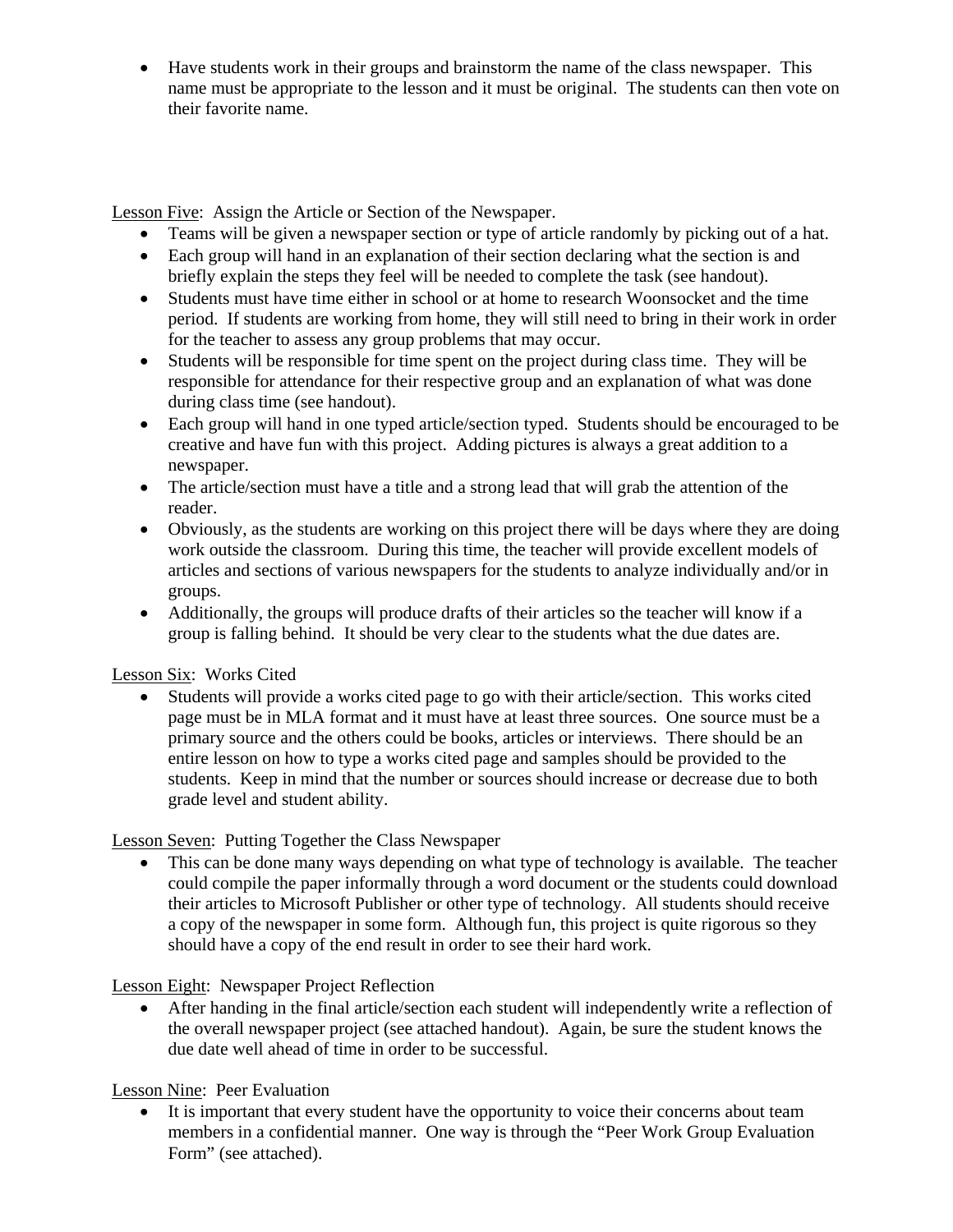• The form is designed so that each team member is able to evaluate his/her teammates. The teacher will then use this information when deciding on an individual grade for teach student.

Assessments:

- $\bullet$  Quiz Sources
- Quiz Draft Works Cited Page Typed, MLA format
- Quiz Draft of article/section including visuals (if applicable) and works cited
- Test Group Grade Final newspaper article/section (see rubric attached)
- Test Individual Grade Individual contribution, including Peer Work Group Evaluation Forms (see attached)
- Test Newspaper Reflection Typed, MLA format

Makeup: I choose to teach a couple of classes of reluctant learners and/or special needs students. With this group of students there are many reasons why they could miss an entire unit of material. Some of these reasons could be illness, suspensions, incarceration, family dynamic, etc. Attached I have provided a makeup for the student that was out of school for a number of weeks. This student may come back to school during the unit but adding them to the group may not be the correct thing for the group or the student. This makeup work allows the student that missed a number of classes or weeks an opportunity to access the lesson and succeed.

The following websites were very helpful:

"Creating a Classroom Newspaper". Post News Educational Services. 2010 July 25. http://nie.miamiherald.com/\_pdf/CreatingAClassroomNewspaperNAA.pdf.

Guerena, Michael. "Colonial Newspaper Project". 2010 August 19. http://teachers.eusd.k12.ca.us/mguerena/coursework/ColonialAmerica/newspaper/Default.htm.

Moyers, Bill. NOW. "Peer Work Group Evaluation Forms". 2009 October. http://www.pbs.org/now/classroom/peer2.pdf.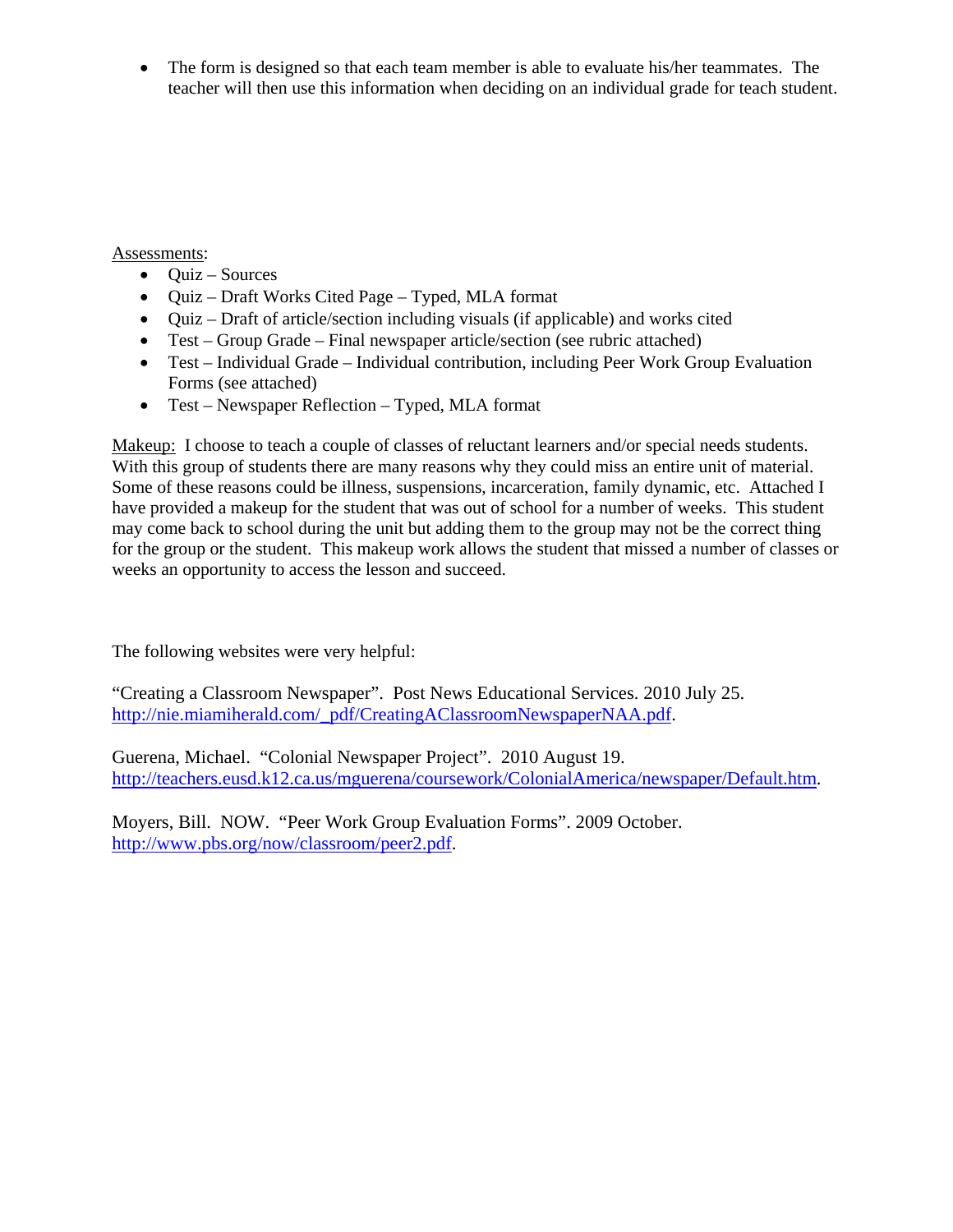### **DUE DATES TO BE DETERMINED BY THE TEACHER**

First Due Date: Brief explanation of the section from team.

Second Due Date: Each team member will bring in one (or more) source(s) printed and/or copied with proper information for the works cited page. Be sure at least one is a primary source.

Third Due Date: Typed draft "Works Cited" page in proper MLA format.

Fourth Due Date: First draft of the section including works cited page.

Fifth Due Date: Final draft of the section including attendance sheet and final "Works Cited" page. FIRST DRAFT MUST BE HANDED IN FOR FULL CREDIT. Also the attendance sheet must be attached.

Sixth Due Date: Individual newspaper reflection with Peer Work Group Evaluation.

## **DUE DATES TO BE DETERMINED BY THE TEACHER**

First Due Date: Brief explanation of the section from team.

Second Due Date: Each team member will bring in one (or more) source(s) printed and/or copied with proper information for the works cited page. Be sure at least one is a primary source.

Third Due Date: Typed draft "Works Cited" page in proper MLA format.

Fourth Due Date: First draft of the section including works cited page.

Fifth Due Date: Final draft of the section including attendance sheet and final "Works Cited" page. FIRST DRAFT MUST BE HANDED IN FOR FULL CREDIT. Also, the attendance sheet must be attached.

Sixth Due Date: Individual newspaper reflection with Peer Work Group Evaluation.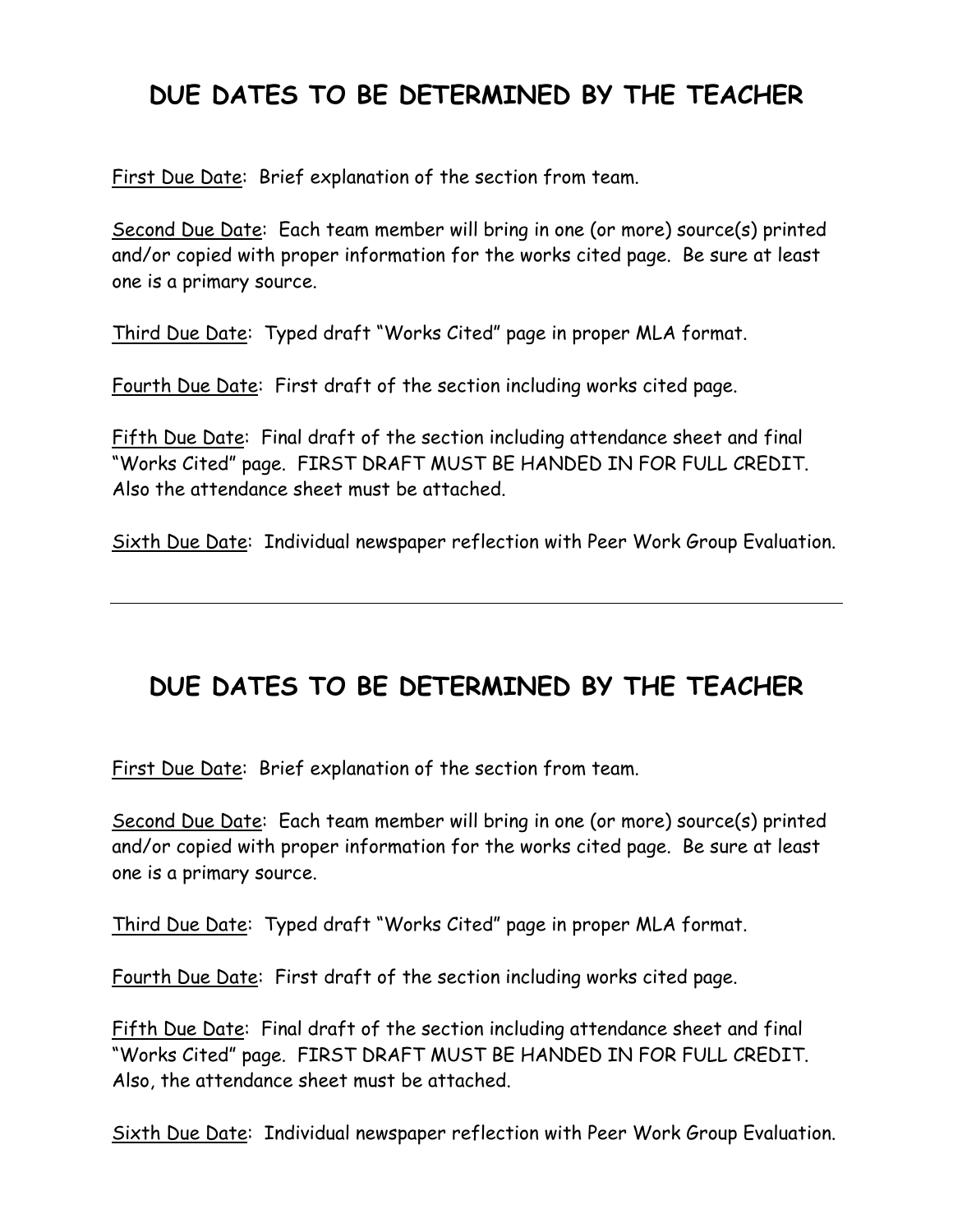#### **SOPHOMORE - AMERICAN LITERATURE II EARLY 20TH CENTURY WOONSOCKET NEWSPAPER PROJECT**

- 1. The class as a whole will vote on a title for the newspaper.
- 2. The teacher will choose groups of three or four students.
- 3. Each team will pick a section of the newspaper randomly from a box.
- 4. Information in each section MUST reflect the culture and times in Woonsocket, Rhode Island during the turn of the  $20<sup>th</sup>$  century.
- 5. Each team will give the teacher a brief explanation of the section and what the team plans to do to complete the assignment.
- 6. Each team member will provide one source to the team that can be used to help write/create the newspaper section. REMEMBER, each team is responsible for at least one primary source.
- 7. The team will produce a one page document representing their section of the paper, including the Works Cited page. All documentation will be attached in order to receive full credit. This packet will be worth one test grade for the team.
- 8. Individually, the student will reflect on this assignment using the criteria given by the teacher. This will be worth one test grade for the individual.
- 9. Absences will affect your overall individual grade so be sure to be present at all team meetings. Do not let your team down!!
- 10. Students will be given a limited amount of class time to work on the project. USE YOUR TIME WISELY!!!
- 11. The team will keep an attendance log for each meeting. This will be handed in on the final draft due date.
- 12. Although students must try to work out any problems within the group, students will report directly to the teacher if they need help with a resolution.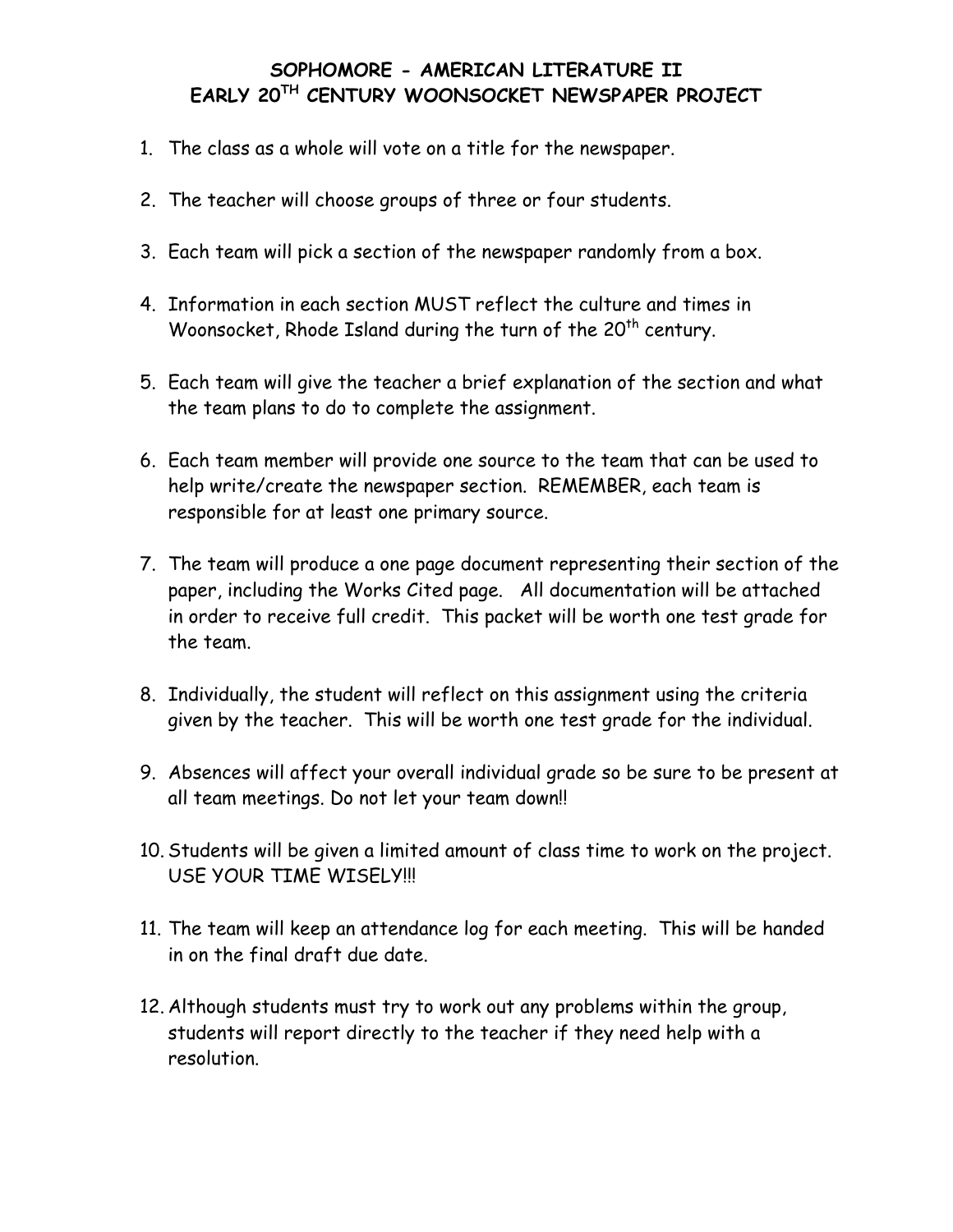### Explanation of Section

Directions: In the space below briefly explain what the team plans to do to complete the section of the newspaper chosen. Be sure to include details, for example, if your section is "Sports" explain what the sport is, what the team name could be, etc. I know it is early in the process, but try to be as specific as you can.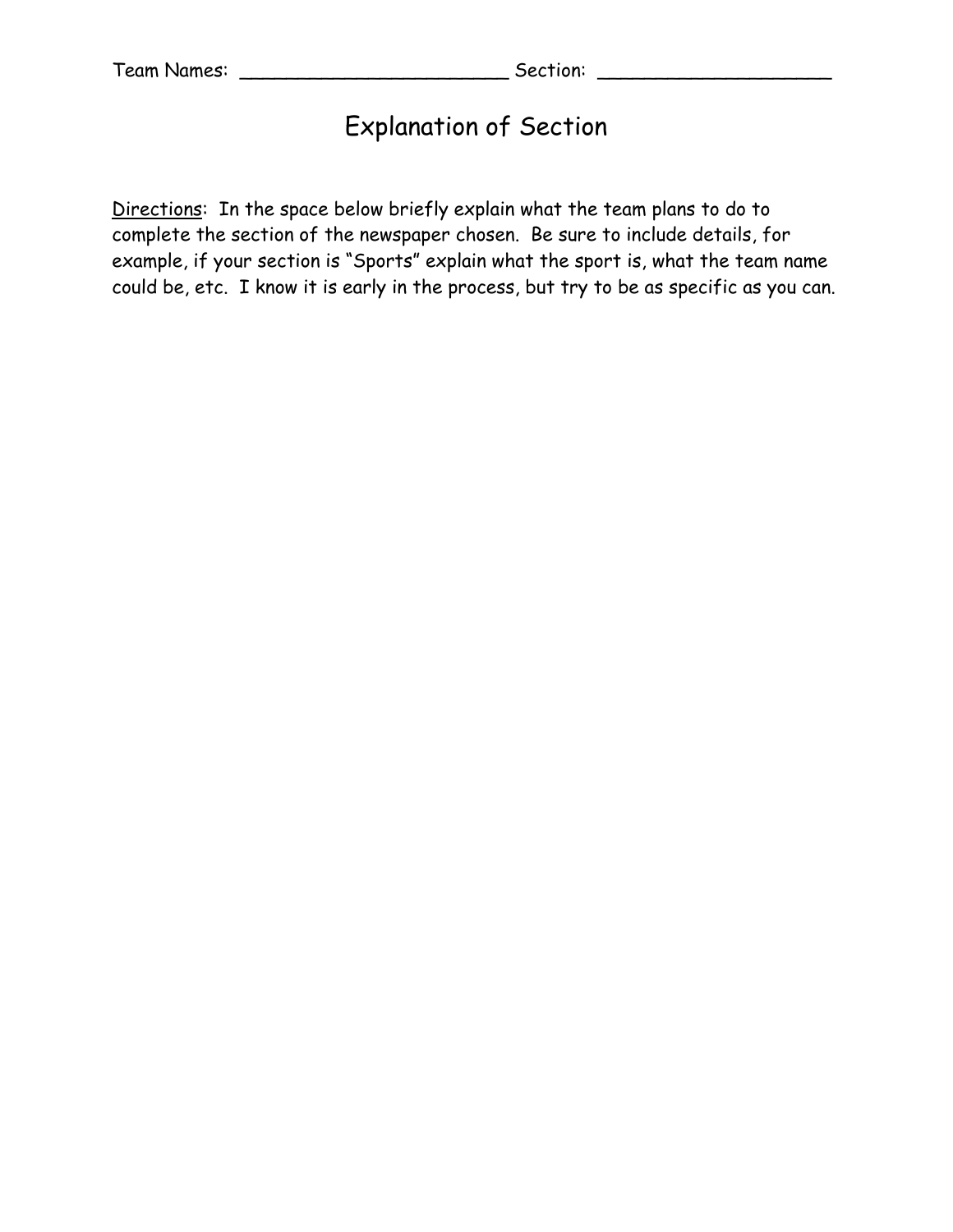## ATTENDANCE/ACTIVITY SHEET

| <b>Students Present</b><br><b>Activity Completed</b><br>.)ate |  |
|---------------------------------------------------------------|--|
|---------------------------------------------------------------|--|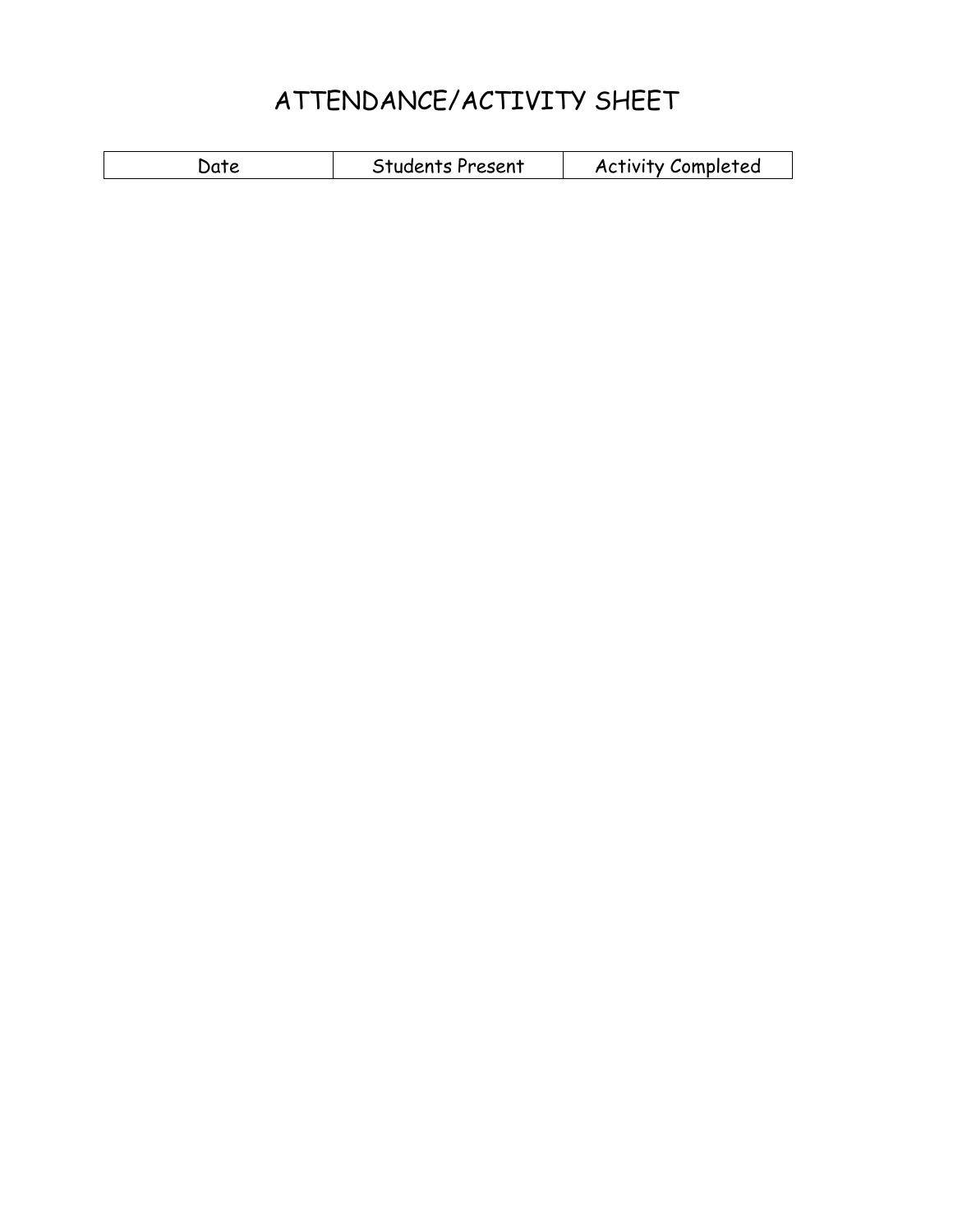### **Newspaper Reflection**

 $Due$ 

Instructions: Write at least a three paragraph reflection using MLA format on the newspaper group project you just completed regarding the culture of Woonsocket during the early  $20<sup>th</sup>$  century. Keep in mind the following questions as you write your reflection.

What did you learn about Woonsocket's culture and work life through this newspaper group project?

Why did we do this project anyway? What was the purpose?

What did you learn about working as a team throughout this project?

What did you learn about the works cited page?

If you were the teacher, how would you have created this assignment differently? What changes would you make? Do NOT say "nothing", "it was fine as is"!!! Everyone has room for improvement, including the teacher!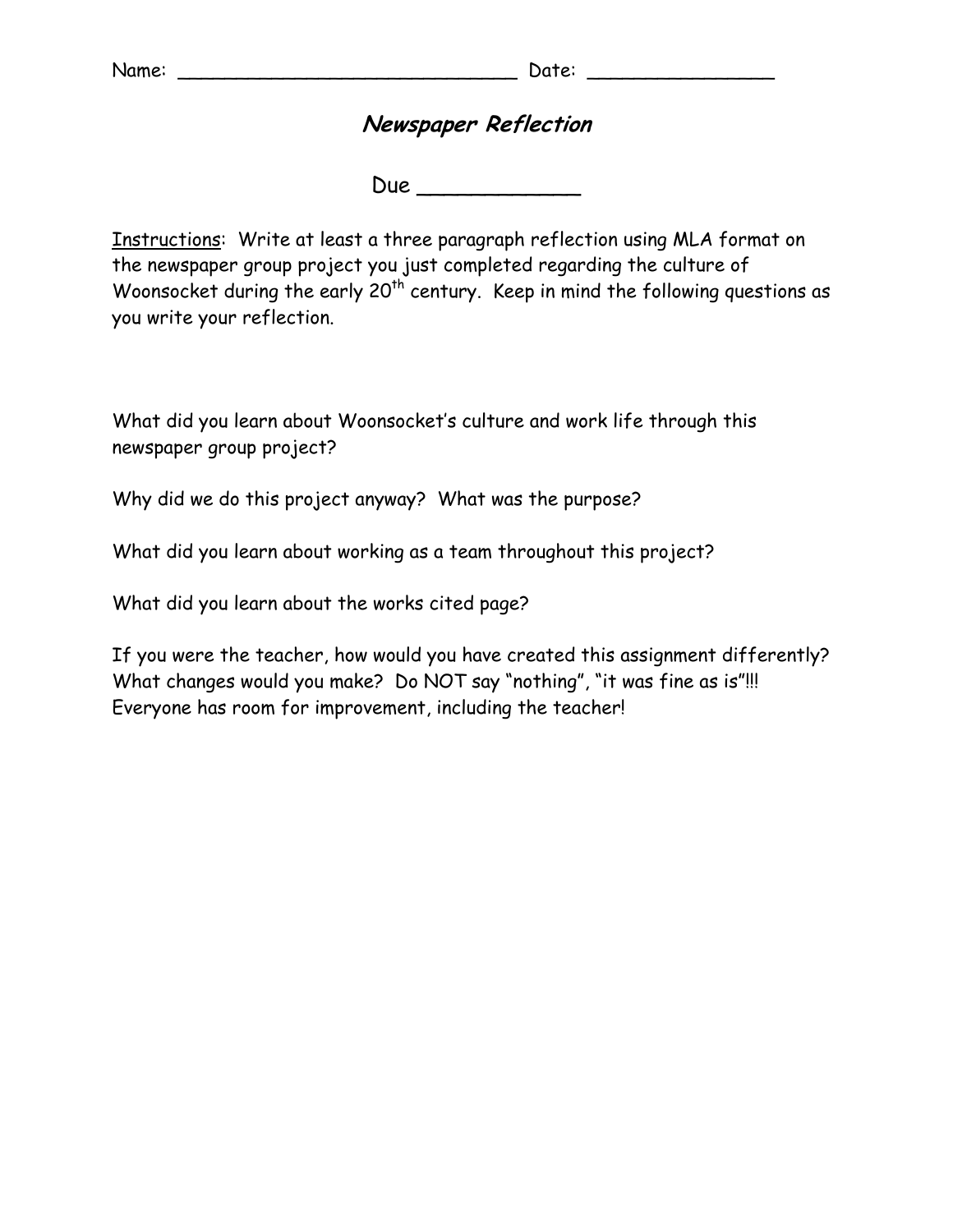### **Newspaper Makeup**

Directions: For full credit on the newspaper project we have been working on for a number of weeks in and out of class, you are required to produce a draft and a final newspaper article related to the section noted below.

Your section is: \_\_\_\_\_\_\_\_\_\_\_\_\_\_\_\_\_\_\_\_\_\_\_\_\_\_\_\_\_\_\_\_\_\_\_\_\_\_\_\_\_\_\_\_\_

2 Quiz Grades – Draft due \_\_\_\_\_\_\_\_\_\_\_\_\_\_ including works cited page.

2 Test Grades – Final due \_\_\_\_\_\_\_\_\_\_\_\_\_\_\_ including final works cited page.

1 Test Grade – Newspaper Project Reflection due \_\_\_\_\_\_\_\_\_\_\_\_\_\_\_.

I am available during coaching (Wednesdays) to work with you on any questions or concerns you might have related to this project.

PLEASE KEEP IN MIND …. IF YOU MISS THE DRAFT DATE AND YOU SIMPLY TURN IN A FINAL ARTICLE, YOU WILL RECEIVE TWO ZERO QUIZ GRADES FOR THIS ASSIGNMENT.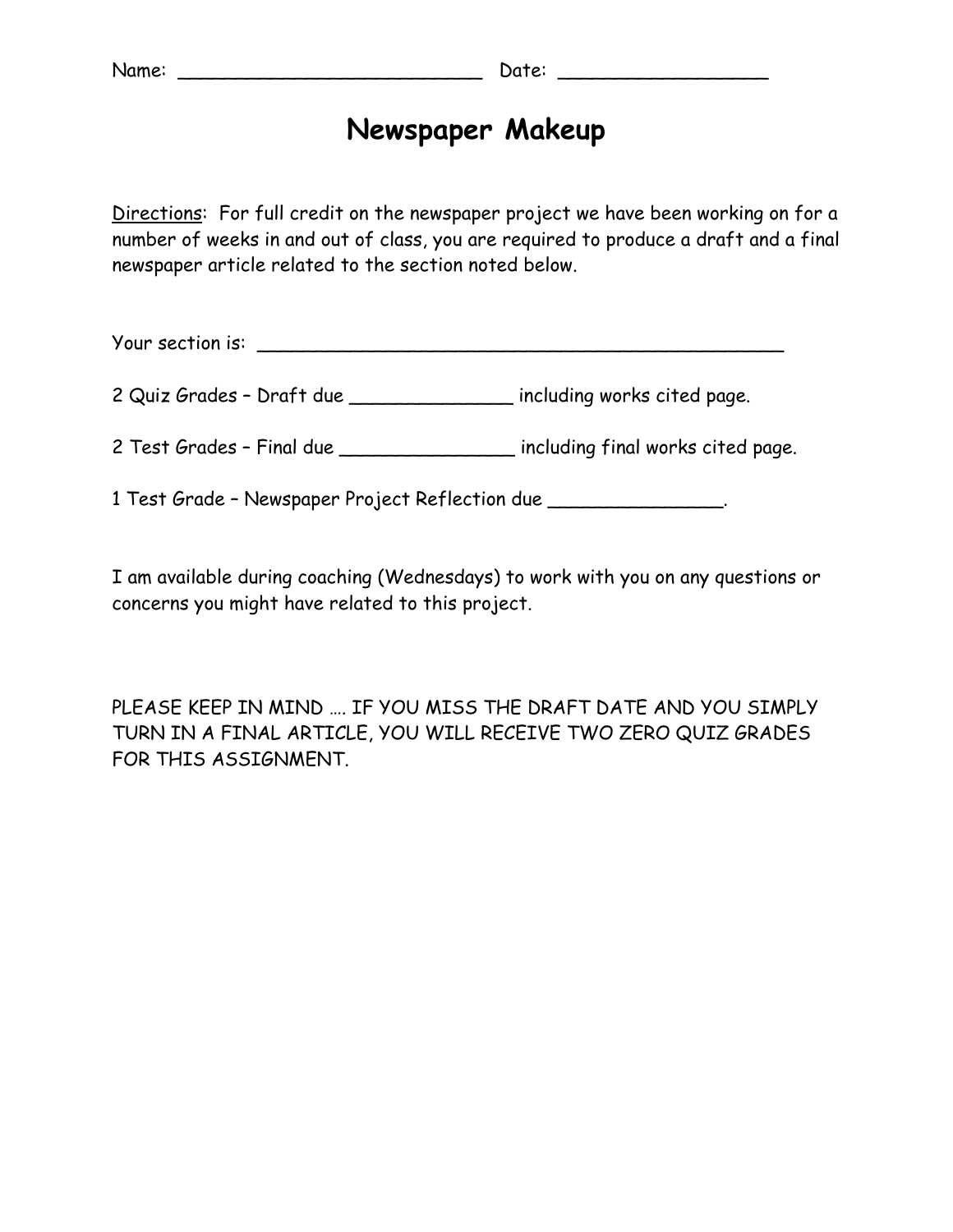### **Peer Work Group Evaluation Form**

Directions: In the space below, honestly evaluate the work of other students in your group by answering yes or no and by using a scale from 1 to 3, 1 being poor, 2 being average, 3 being above average.

#### **NOTE: THIS IS CONFIDENTIAL. GROUP MEMBERS WILL NOT HAVE ACCESS TO YOUR EVALUATION FORM. ALSO, DO NOT BASE THIS ON FRIENDSHIP OR PERSONALITY CONFLICTS! THIS IS A VALUABLE INDICATOR TO HELP ASSESS CONTRIBUTION IN A FAIR MANNER.**

| <b>Evaluator's Name:</b><br>Date: |                                                                                      |   |                |                             |
|-----------------------------------|--------------------------------------------------------------------------------------|---|----------------|-----------------------------|
|                                   | Group Member 1:                                                                      |   |                |                             |
| 1.                                | Did this group member complete his/her assigned tasks for the group?                 |   | Yes            | No                          |
|                                   | 2. How would you rate the quality of this person's work?                             |   | 2              | Poor Average Above Avg<br>3 |
|                                   | 3. How would you rate the timeliness of the completion of the work? 1                |   | 2              | 3                           |
|                                   | 4. How would you rate the accuracy of the work?                                      | 1 | 2              | 3                           |
|                                   | 5. Overall, how would you rank this group member's performance<br>in the group?      | 1 | $\overline{c}$ | 3                           |
|                                   | 6. Would you want to work with this person again?<br>Explain why in the space below: |   | Yes            | No                          |

### **Group Member 2:** \_\_\_\_\_\_\_\_\_\_\_\_\_\_\_\_\_\_\_\_\_\_\_\_\_\_\_\_\_\_\_\_\_\_\_\_\_\_\_\_\_\_\_\_\_\_\_\_\_\_\_\_\_\_\_\_\_\_\_\_

|    | Did this group member complete his/her assigned tasks for the group?              | Yes | No<br>Poor Average Above Avg |
|----|-----------------------------------------------------------------------------------|-----|------------------------------|
|    | 2. How would you rate the quality of this person's work?                          | 2   |                              |
|    | 3. How would you rate the timeliness of the completion of the work? 1             | 2   | 3                            |
|    | 4. How would you rate the accuracy of the work?                                   | 2   | 3                            |
|    | 5. Overall, how would you rank this group member's performance<br>in the group?   | 2   | 3                            |
| 6. | Would you want to work with this person again?<br>Explain why in the space below: | Yes | N٥                           |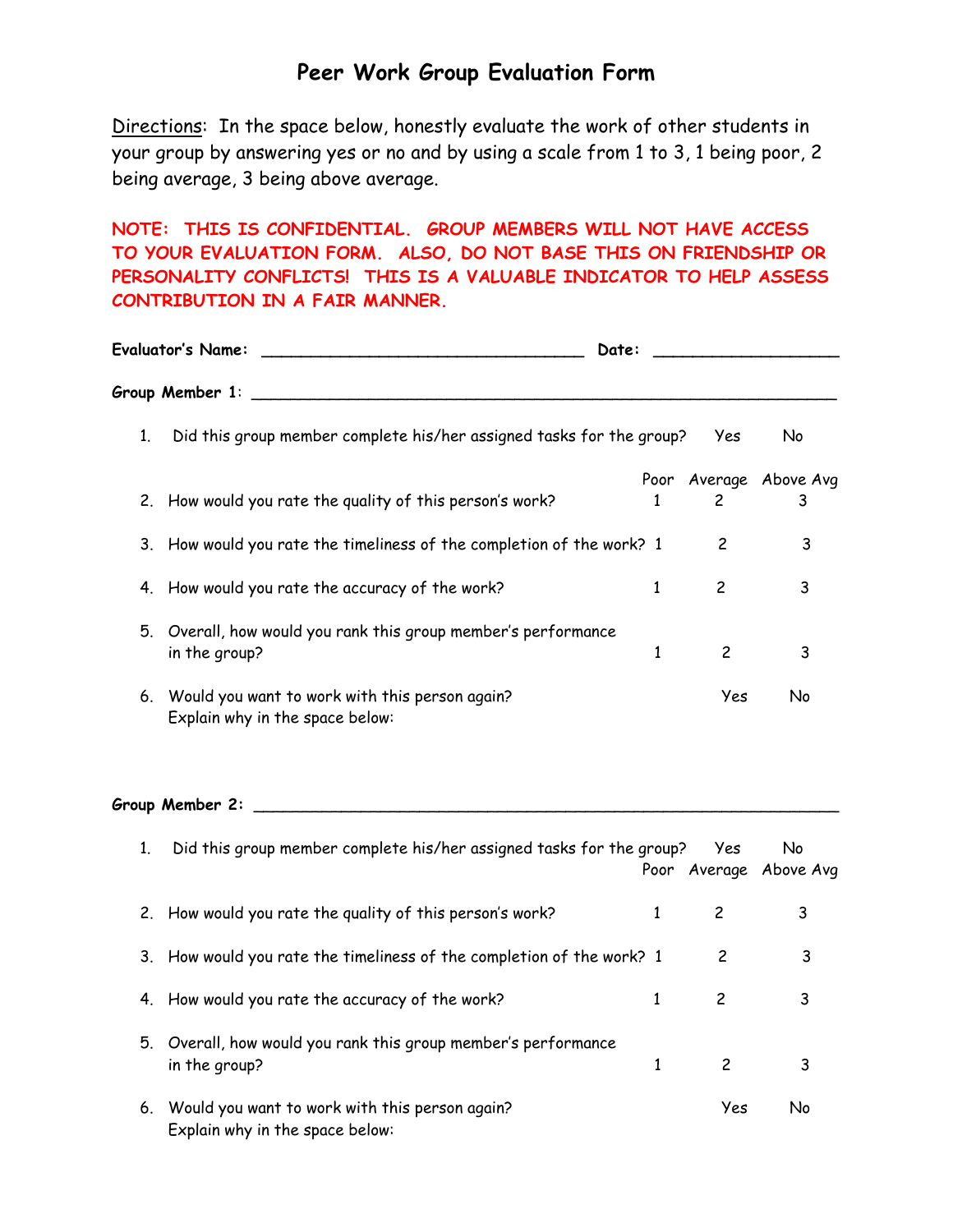**Group Member 3:** \_\_\_\_\_\_\_\_\_\_\_\_\_\_\_\_\_\_\_\_\_\_\_\_\_\_\_\_\_\_\_\_\_\_\_\_\_\_\_\_\_\_\_\_\_\_\_\_\_\_\_\_\_\_\_\_\_\_\_\_

|    | Did this group member complete his/her assigned tasks for the group?              |      | Yes            | No.               |
|----|-----------------------------------------------------------------------------------|------|----------------|-------------------|
|    |                                                                                   | Poor |                | Average Above Avg |
|    | 2. How would you rate the quality of this person's work?                          | 1    | 2              | 3                 |
| 3. | How would you rate the timeliness of the completion of the work? 1                |      | 2              | 3                 |
| 4. | How would you rate the accuracy of the work?                                      |      | 2              | 3                 |
| 5. | Overall, how would you rank this group member's performance<br>in the group?      |      | $\overline{c}$ | 3                 |
| 6. | Would you want to work with this person again?<br>Explain why in the space below: |      | Yes            | N٥                |

**Group Member 4:** \_\_\_\_\_\_\_\_\_\_\_\_\_\_\_\_\_\_\_\_\_\_\_\_\_\_\_\_\_\_\_\_\_\_\_\_\_\_\_\_\_\_\_\_\_\_\_\_\_\_\_\_\_\_\_\_\_\_\_

| 1. | Did this group member complete his/her assigned tasks for the group?              |   | Yes.          | No.                    |
|----|-----------------------------------------------------------------------------------|---|---------------|------------------------|
|    |                                                                                   |   |               | Poor Average Above Avg |
|    | 2. How would you rate the quality of this person's work?                          |   | 2             | 3                      |
| 3. | How would you rate the timeliness of the completion of the work? 1                |   | 2             | 3                      |
| 4. | How would you rate the accuracy of the work?                                      |   | 2             | 3                      |
| 5. | Overall, how would you rank this group member's performance<br>in the group?      | 1 | $\mathcal{P}$ | 3                      |
| 6. | Would you want to work with this person again?<br>Explain why in the space below: |   | Yes           | N٥                     |